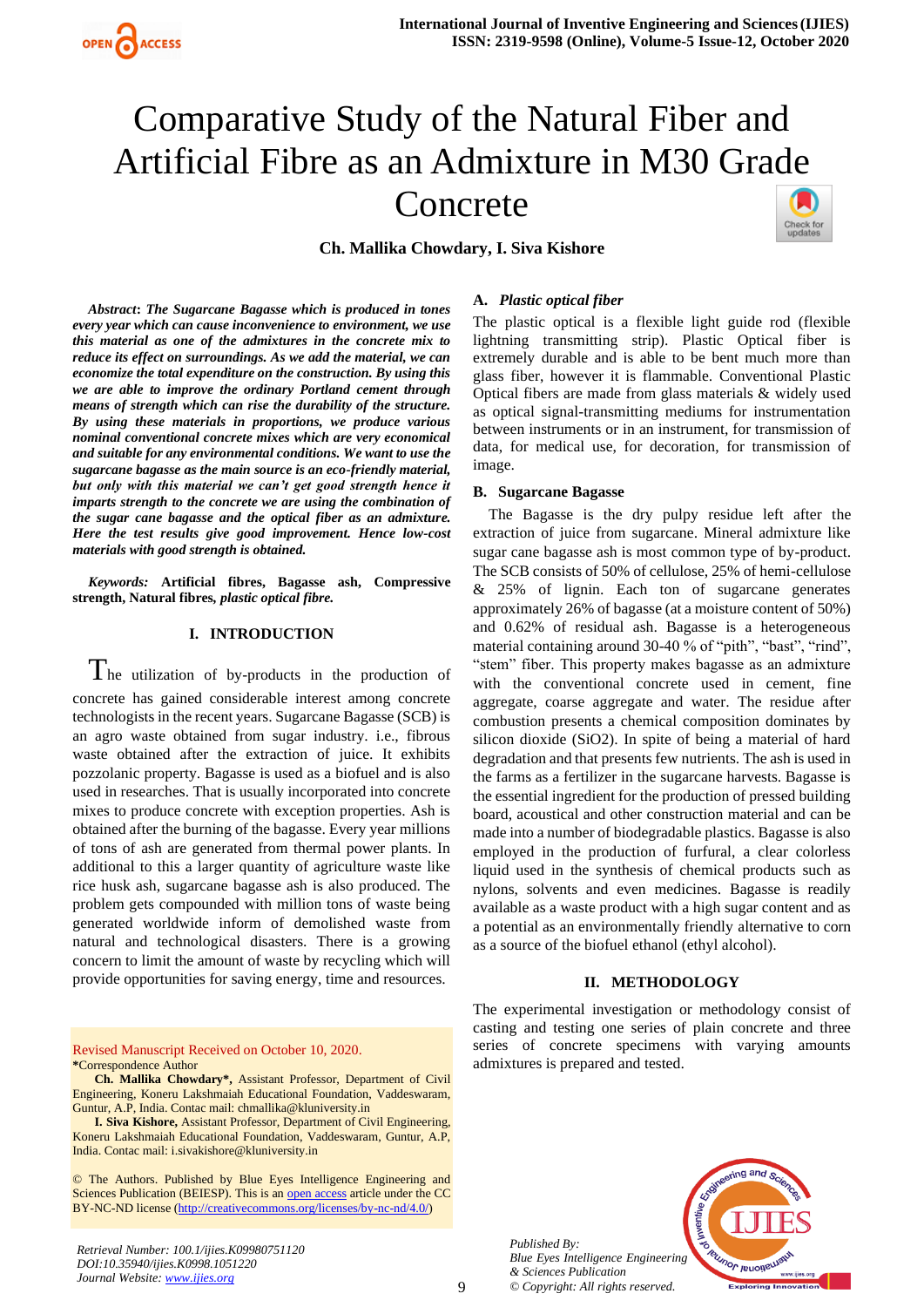# **Comparative Study of the Natural Fiber and Artificial Fibre as an Admixture in M30 Grade Concrete**

**A. Mix Design:** Suggests concrete the mix design processes for both air-entrained and non-air entrained concrete. Both the methods are based on the following principles.

- The workability of the mix depends on the water content and max size of aggregates.
- The water cement ratio (w/c ratio) is solely dependent upon the design strength with a restriction from the durability point of view. The w/c ratio is inversely proportional to the design strength.
- The bulk volume of coarse aggregate per unit volume of concrete depends on the max size of the coarse aggregate and the grading of the fine aggregate, expressed as the fineness modulus.

The design starts with the selection of the water content for a given max size of coarse aggregate and the workability required for the type of work, with workability being expressed by slump. Cement content is the found out simple from this water content and the w/c ratio, determine earlier on the basis of the design strength. The volume of coarse aggregate is then determined, and fine aggregate content is found out by subtracting the volume of other ingredients from the total volume of concrete. The basis is a trial and error approach while the volume raises is more direct and gives more accurate result.

## **B. Procedure**

Preparation of Admixture, Sugarcane bagasse and Plastic optical fibre is made into pieces and into stripes of length 5.5mm having a diameter of 0.80mm.



**Fig (2.1) Preparation of Optical Fibre**

## **C. Preparation of Cubes and Cylinders**

Before starting the mixing, the coarse aggregate, fine aggregate, cement and required mixing water was added in the order. Admixture, sugarcane bagasse and plastic optical fiber is added at the same time with cement and fine aggregate. After all of the ingredients has been added, they are thoroughly mixed for 5minutes followed by a brief rest period to confirm if the mixture was workable, then run for an additional 2 minutes. Then slump test was carried out following IS: 1199-1959.The moulds used were 150mm\*150mm\*150mm rigid steel forms. The moulds where filled with three lifts of freshly mixed concrete, tamping each lift 25 times with tamping rod and tapping each lift lightly with mallet 10 to 15 times. The excess concrete was struck off and finished to a smooth surface with steel or wooden trowel. The moulded cubes were left covered at room temperature for about 24 hours after which the moulds.



**Fig (2.3) Casting of Cube**

**Fig (2.2) Preparation of Concrete Mixing**

**D. Curing of Concrete:** The mould cubes were removed and then the cubes were transferred to curing tank, set at a temperature of 26c and relatively humidity of approximately 95-100%. The cubes were used to test for compressive strength and split tensile strength. One set of three cubes was tested after 7 days and another set of three tested after 14 days and another for 28days.



**Fig (2.4) Curing of Cubes in Tank**

**E. Compressive Strength:** The specimens (cubes) of size 150 mm x 150 mm x 150 mm that were prepared for each mix were remoulded after 24hours and cured for 7, 14 & 28 days were tested in compressive testing machine. The compressive strength results obtained from the three identical cubes is taken average of it.

*Published By: Blue Eyes Intelligence Engineering & Sciences Publication © Copyright: All rights reserved.*



*Retrieval Number: 100.1/ijies.K09980751120 DOI:10.35940/ijies.K0998.1051220 Journal Website[: www.ijies.org](http://www.ijies.org/)*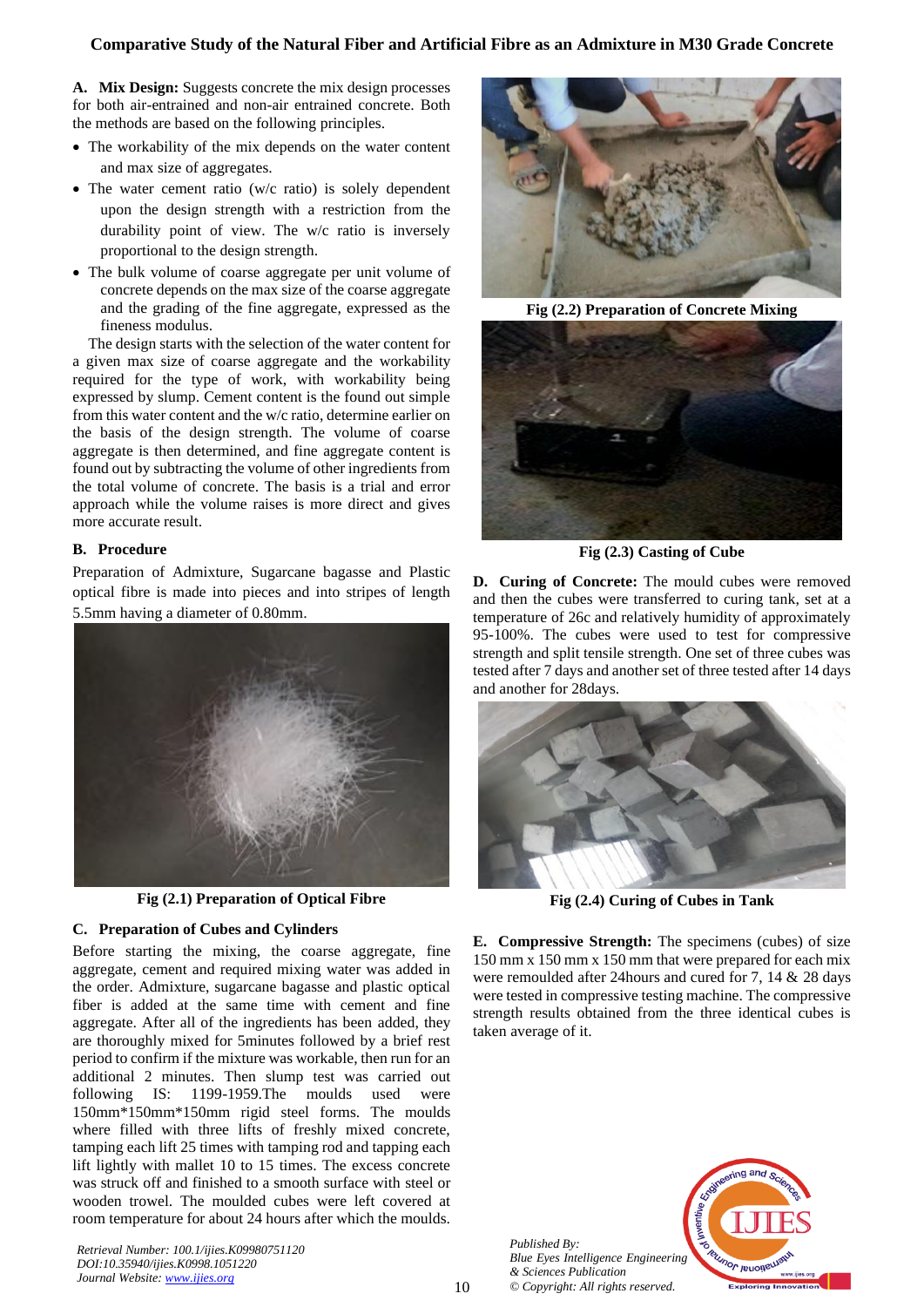



**Fig (2.5) Compressive Testing Machine**

## 2.4.2 Split Tensile Strength

The Cylinders of specimen of the size 150 mm x 300 mm that were prepared for each mix were remoulded and cured for 7, 14 & 28 days.



**Fig (2.6) Split tensile Strength Test**

**F.** double-blind review process, which means that both the reviewer (s) and author (s) identities concealed from the reviewers, and vice versa, throughout the review process. All submitted manuscripts are reviewed by three reviewer one from India and rest two from overseas. There should be proper comments of the reviewers for the purpose of acceptance/ rejection. There should be minimum 01 to 02 week time window for it.

# **III. MATH**

If you are using Word, use either the Microsoft Equation Editor or the MathType add-on (http://www.mathtype.com) for equations in your paper (Insert | Object | Create New | Microsoft Equation or MathType Equation).

"Float over text" should not be selected.

# **IV. PREPARE YOUR PAPER BEFORE STYLING**

Before you begin to format your paper, first write and save the content as a separate text file. Complete all content and

*Retrieval Number: 100.1/ijies.K09980751120 DOI:10.35940/ijies.K0998.1051220 Journal Website[: www.ijies.org](http://www.ijies.org/)*

organizational editing before formatting. Please note sections A-D below for more information on proofreading, spelling and grammar. Keep your text and graphic files separate until after the text has been formatted and styled. Do not use hard tabs, and limit use of hard returns to only one return at the end of a paragraph. Do not add any kind of pagination anywhere in the paper. Do not number text heads-the template will do that for you.

## **A. Abbreviations and Acronyms**

Define abbreviations and acronyms the first time they are used in the text, even after they have been defined in the abstract. Abbreviations such as IEEE, SI, MKS, CGS, sc, dc, and rms do not have to be defined. Do not use abbreviations in the title or heads unless they are unavoidable.

## **B. Units**

- Use either SI (MKS) or CGS as primary units. (SI units are encouraged.) English units may be used as secondary units (in parentheses). An exception would be the use of English units as identifiers in trade, such as "3.5-inch disk drive".
- Avoid combining SI and CGS units, such as current in amperes and magnetic field in oersteds. This often leads to confusion because equations do not balance dimensionally. If you must use mixed units, clearly state the units for each quantity that you use in an equation.
- Do not mix complete spellings and abbreviations of units: "Wb/m2" or "webers per square meter", not "webers/m2". Spell out units when they appear in text: ". . . a few henries", not ". . . a few H".

## **C. Equations**

The equations are an exception to the prescribed pacifications of this template. You will need to determine whether or not your equation should be typed using either the Times New Roman or the Symbol font (please no other font). To create multileveled equations, it may be necessary to treat the equation as a graphic and insert it into the text after your paper is styled.

Number equations consecutively. Equation numbers, within parentheses, are to position flush right, as in (1), using a right tab stop. To make your equations more compact, you may use the solidus  $( / )$ , the exp function, or appropriate exponents. Italicize Roman symbols for quantities and variables, but not Greek symbols. Use a long dash rather than a hyphen for a minus sign. Punctuate equations with commas or periods when they are part of a sentence, as in:

$$
a + b = \gamma \tag{1}
$$

Note that the equation is centered using a center tab stop. Be sure that the symbols in your equation have been defined before or immediately following the equation. Use "(1)", not "Eq.  $(1)$ " or "equation  $(1)$ ", except at the beginning of a sentence: "Equation (1) is . . ."

# **D. Figures and Tables**

▪ *Positioning Figures and Tables:* Place figures and tables at the top and bottom of columns. Avoid placing them in the middle of columns. Large figures and tables may span across both columns.

*Published By: Blue Eyes Intelligence Engineering & Sciences Publication © Copyright: All rights reserved.*

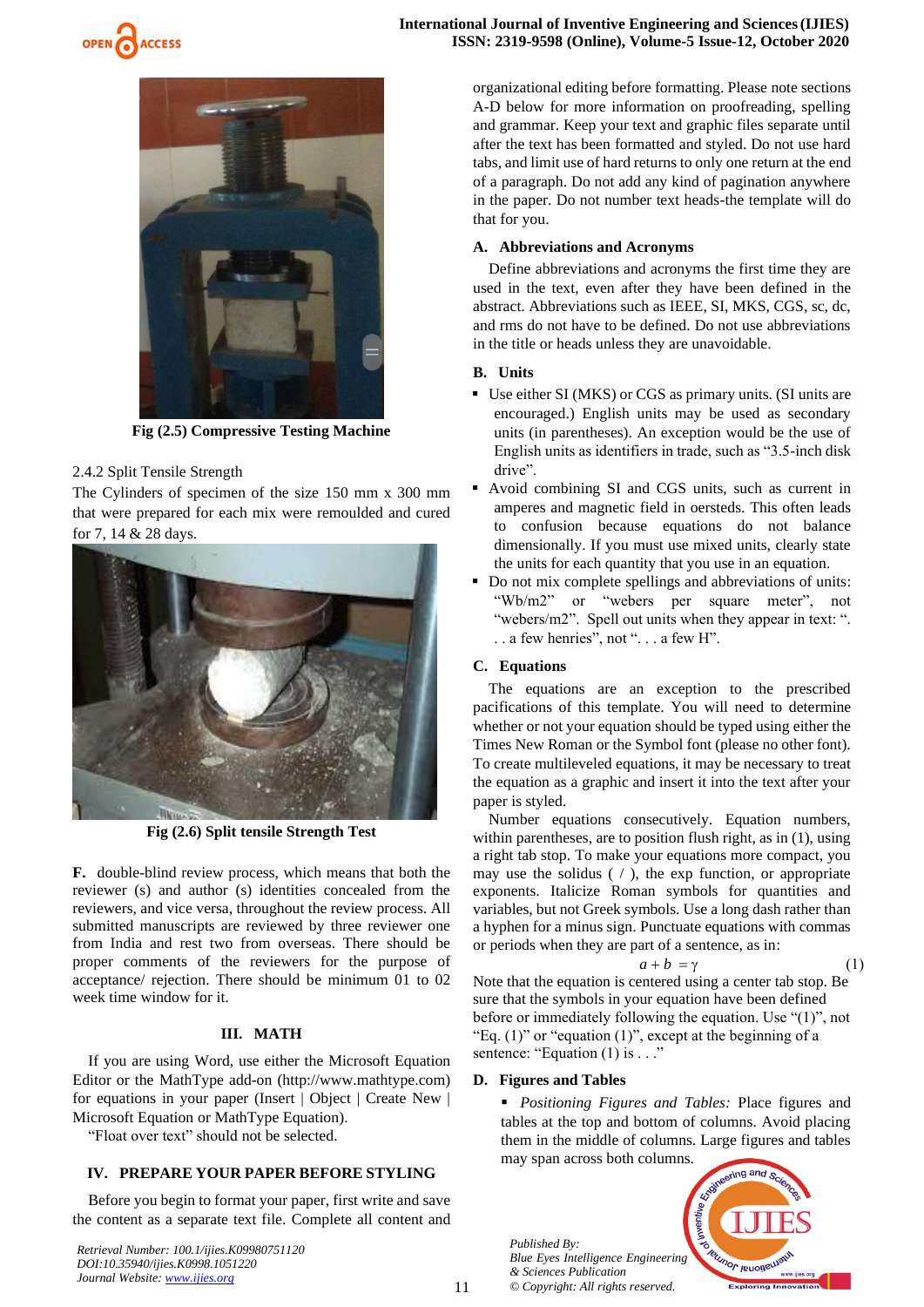# **Comparative Study of the Natural Fiber and Artificial Fibre as an Admixture in M30 Grade Concrete**

Figure captions should be below the figures; table heads should appear above the tables. Insert figures and tables after they are cited in the text. Use the abbreviation "Fig. 1", even at the beginning of a sentence.

| Table- II: Name of the Table that justify the values |  |  |  |  |
|------------------------------------------------------|--|--|--|--|
|------------------------------------------------------|--|--|--|--|

| Table<br>Head | <b>Table Column Head</b> |                |                |  |  |
|---------------|--------------------------|----------------|----------------|--|--|
|               | Table column subhead     | <b>Subhead</b> | <b>Subhead</b> |  |  |
| copy          | More table $copya$       |                |                |  |  |
|               |                          |                |                |  |  |

a. Sample of a Table footnote. (*Table footnote*)

The figure, graph, chart can be written as per given below schedule.



**Fig. 1.Example of a figure caption. (***figure caption***)**

## **V. HELPFUL HINTS**

## **A. Figures and Tables**

Because the final formatting of your paper is limited in scale, you need to position figures and tables at the top and bottom of each column. Large figures and tables may span both columns. Place figure captions below the figures; place table titles above the tables. If your figure has two parts, include the labels "(a)" and "(b)" as part of the artwork. Please verify that the figures and tables you mention in the text actually exist. **Do not put borders around the outside of your figures.** Use the abbreviation "Fig." even at the beginning of a sentence. Do not abbreviate "Table." Tables are numbered with Roman numerals. Include a note with your final paper indicating that you request color printing.

**You can use color figures as per the requirement but fonts should be in black.** Authors can use any number of color diagram, chart, picture, screenshots, and any snap which is required for the research of the title.

| Table- II: Name of the Table that justify the values |
|------------------------------------------------------|
|------------------------------------------------------|

|       |  | $\cdot$ | l v |  | $\mathbf{r}$ |
|-------|--|---------|-----|--|--------------|
| Value |  |         |     |  |              |
| Value |  |         |     |  |              |
| Value |  |         |     |  |              |
|       |  |         |     |  |              |

Figure axis labels are often a source of confusion. Use words rather than symbols. As an example, write the quantity "Magnetization," or "Magnetization *M*," not just "*M*." Put units in parentheses. Do not label axes only with units. As in Fig. 1, for example, write "Magnetization (A/m)" or "Magnetization  $(A \cdot m^{-1})$ ," not just "A/m." Do not label axes with a ratio of quantities and units. For example, write "Temperature (K)," not "Temperature/K."

Multipliers can be especially confusing. Write "Magnetization (kA/m)" or "Magnetization (10<sup>3</sup> A/m)." Do not write "Magnetization  $(A/m) \times 1000$ " because the reader would not know whether the top axis label in Fig. 1 meant 16000 A/m or 0.016 A/m. Figure labels should be legible, approximately 8 to 12 point type.

## **B. References**

Number citations consecutively in square brackets [1]. The sentence punctuation follows the brackets [2]. Multiple references [2], [3] are each numbered with separate brackets [1]–[3]. When citing a section in a book, please give the relevant page numbers [2]. In sentences, refer simply to the reference number, as in [3]. Do not use "Ref. [3]" or "reference [3]" except at the beginning of a sentence: "Reference [3] shows ... ." Number footnotes separately in superscripts (Insert | Footnote).<sup>1</sup> Place the actual footnote at

the bottom of the column in which it is cited; do not put footnotes in the reference list (endnotes). Use letters for table footnotes (see Table I).

Please note that the references at the end of this document are in the preferred referencing style. Give all authors' names; do not use "*et al*." unless there are six authors or more. Use a space after authors' initials. Papers that have not been published should be cited as "unpublished" [4]. Papers that have been submitted for publication should be cited as "submitted for publication" [5]. Papers that have been accepted for publication, but not yet specified for an issue should be cited as "to be published" [6]. Please give affiliations and addresses for private communications [7].

Capitalize only the first word in a paper title, except for proper nouns and element symbols. For papers published in translation journals, please give the English citation first, followed by the original foreign-language citation [8].

## **C. Abbreviations and Acronyms**

Define abbreviations and acronyms the first time they are used in the text, even after they have already been defined in the abstract.

*Published By: Blue Eyes Intelligence Engineering & Sciences Publication © Copyright: All rights reserved.*



12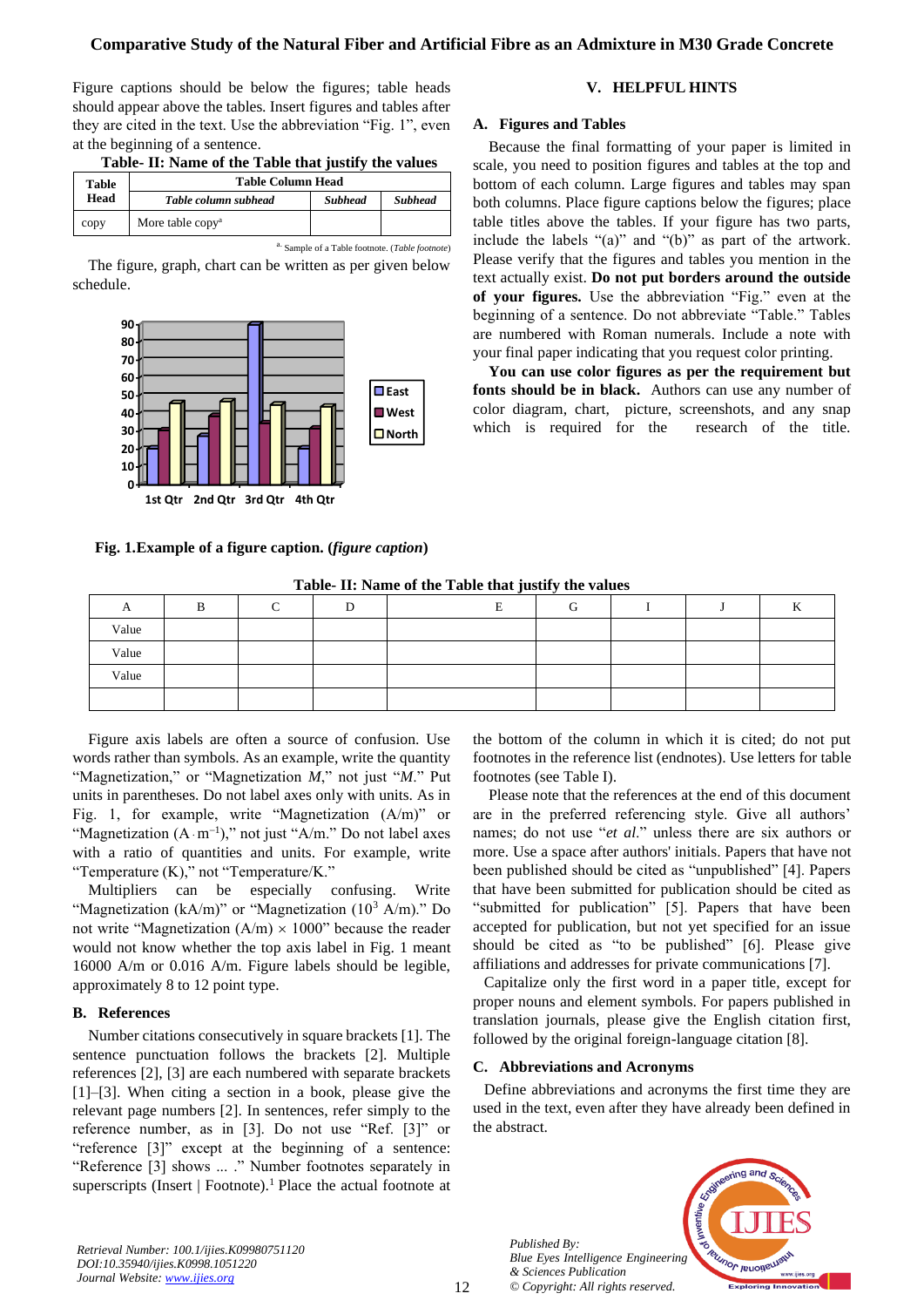

Abbreviations such as SI, ac, and dc do not have to be defined. Abbreviations that incorporate periods should not have spaces: write "C.N.R.S.," not "C. N. R. S." Do not use abbreviations in the title unless they are unavoidable (for example, "Journal Name" in the title of this article).

## **D. Equations**

Number equations consecutively with equation numbers in parentheses flush with the right margin, as in (1). First use the equation editor to create the equation. Then select the "Equation" markup style. Press the tab key and write the equation number in parentheses. To make your equations more compact, you may use the solidus ( / ), the exp function, or appropriate exponents. Use parentheses to avoid ambiguities in denominators. Punctuate equations when they are part of a sentence, as in

$$
\int_0^{r_2} F(r,\varphi) dr d\varphi = [\sigma r_2 / (2\mu_0)]
$$
  

$$
\int_0^{\infty} \exp(-\lambda |z_j - z_i|) \lambda^{-1} J_1(\lambda r_2) J_0(\lambda r_i) d\lambda.
$$
 (1)

Be sure that the symbols in your equation have been defined before the equation appears or immediately following. Italicize symbols (*T* might refer to temperature, but T is the unit tesla). Refer to " $(1)$ ," not "Eq.  $(1)$ " or "equation (1)," except at the beginning of a sentence: "Equation  $(1)$  is ... ."

## **E. Other Recommendations**

Use one space after periods and colons. Hyphenate complex modifiers: "zero-field-cooled magnetization." Avoid dangling participles, such as, "Using (1), the potential was calculated." [It is not clear who or what used (1).] Write instead, "The potential was calculated by using (1)," or "Using (1), we calculated the potential."

Use a zero before decimal points: "0.25," not ".25." Use "cm<sup>3</sup>," not "cc." Indicate sample dimensions as "0.1 cm  $\times$  0.2 cm," not " $0.1 \times 0.2$  cm<sup>2</sup>." The abbreviation for "seconds" is "s," not "sec." Do not mix complete spellings and abbreviations of units: use "Wb/ $m<sup>2</sup>$ " or "webers per square meter," not "webers/m<sup>2</sup>." When expressing a range of values, write "7 to 9" or "7-9," not "7~9."

A parenthetical statement at the end of a sentence is punctuated outside of the closing parenthesis (like this). (A parenthetical sentence is punctuated within the parentheses.) In American English, periods and commas are within quotation marks, like "this period." Other punctuation is "outside"! Avoid contractions; for example, write "do not" instead of "don't." The serial comma is preferred: "A, B, and C" instead of "A, B and C."

If you wish, you may write in the first person singular or plural and use the active voice ("I observed that ..." or "We observed that ..." instead of "It was observed that ..."). Remember to check spelling.

If your native language is not English, please get a native English-speaking colleague to proofread your paper.

## **VI. RESULT AND DISCUSSION**

The contents of the journal are peer-reviewed and archival. The journal publishes scholarly articles of archival value as well as tutorial expositions and critical reviews of classical subjects and topics of current interest.

*Retrieval Number: 100.1/ijies.K09980751120 DOI:10.35940/ijies.K0998.1051220 Journal Website[: www.ijies.org](http://www.ijies.org/)*

Authors should consider the following points:

- 1) Technical papers submitted for publication must advance the state of knowledge and must cite relevant prior work.
- 2) The length of a submitted paper should be commensurate with the importance, or appropriate to the complexity, of the work. For example, an obvious extension of previously published work might not be appropriate for publication or might be adequately treated in just a few pages.
- 3) Authors must convince both peer reviewers and the editors of the scientific and technical merit of a paper; the standards of proof are higher when extraordinary or unexpected results are reported.
- 4) Because replication is required for scientific progress, papers submitted for publication must provide sufficient information to allow readers to perform similar experiments or calculations and use the reported results. Although not everything need be disclosed, a paper must contain new, useable, and fully described information. For example, a specimen's chemical composition need not be reported if the main purpose of a paper is to introduce a new measurement technique. Authors should expect to be challenged by reviewers if the results are not supported by adequate data and critical details.

## **VII. CONCLUSION**

A conclusion section is not required. Although a conclusion may review the main points of the paper, do not replicate the abstract as the conclusion. A conclusion might elaborate on the importance of the work or suggest applications and extensions.

## **APPENDIX**

It is optional. Appendixes, if needed, appear before the acknowledgment.

## **ACKNOWLEDGMENT**

It is optional. The preferred spelling of the word "acknowledgment" in American English is without an "e" after the "g." Use the singular heading even if you have many acknowledgments. Avoid expressions such as "One of us (S.B.A.) would like to thank ... ." Instead, write "F. A. Author thanks " *Sponsor and financial support acknowledgments are placed in the unnumbered footnote on the first page.*

## **REFERENCES**

- 1. G. O. Young, "Synthetic structure of industrial plastics (Book style with paper title and editor)," in *Plastics*, 2nd ed. vol. 3, J. Peters, Ed. New York: McGraw-Hill, 1964, pp. 15–64.
- 2. W.-K. Chen, *Linear Networks and Systems* (Book style)*.* Belmont, CA: Wadsworth, 1993, pp. 123–135.
- 3. H. Poor, *An Introduction to Signal Detection and Estimation*. New York: Springer-Verlag, 1985, ch. 4.
- 4. B. Smith, "An approach to graphs of linear forms (Unpublished work style)," unpublished.

*Published By: Blue Eyes Intelligence Engineering & Sciences Publication © Copyright: All rights reserved.*